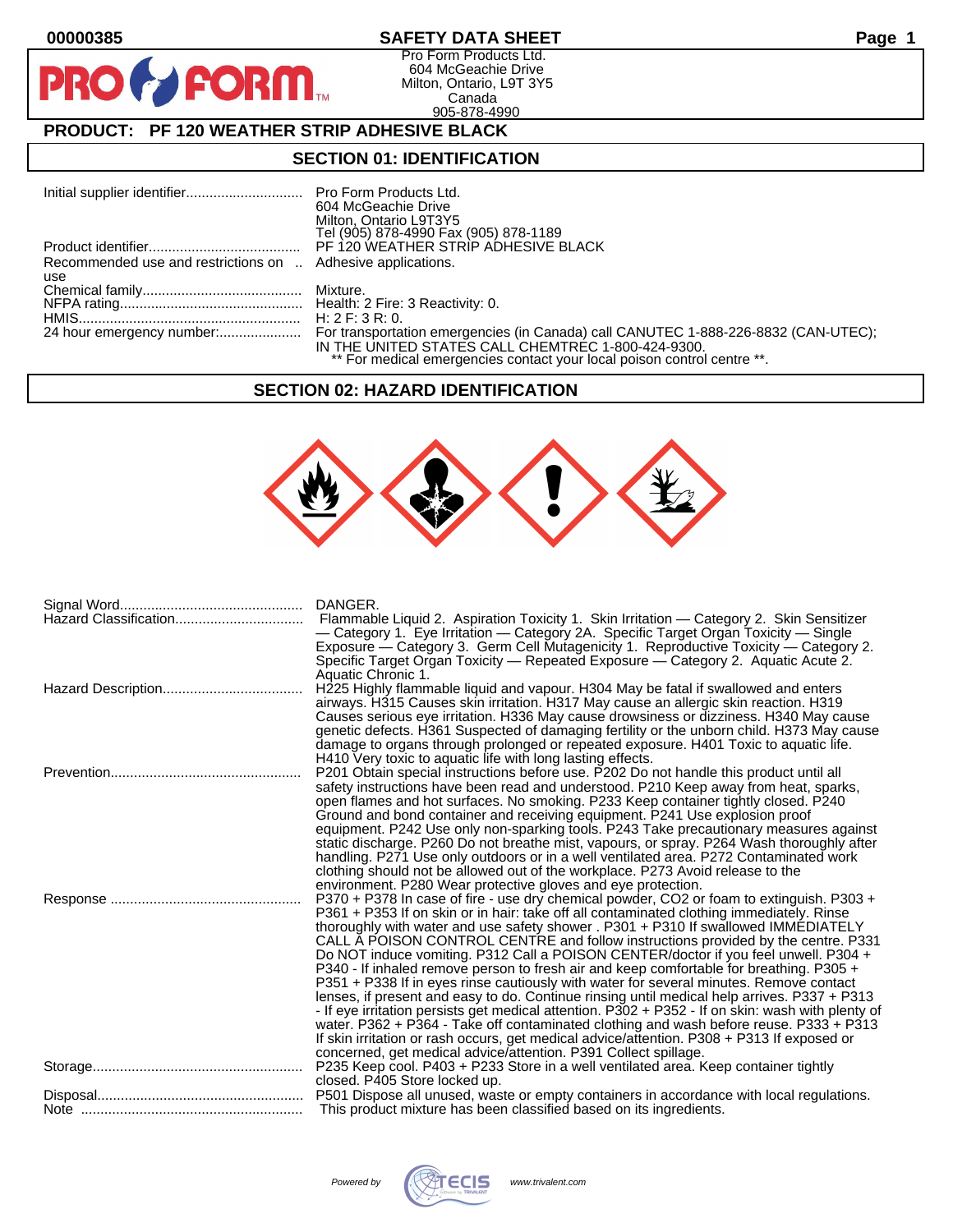# **PRODUCT: PF 120 WEATHER STRIP ADHESIVE BLACK**

| <b>SECTION 03: COMPOSITION / INFORMATION ON INGREDIENTS</b> |             |           |  |
|-------------------------------------------------------------|-------------|-----------|--|
| <b>CHEMICAL NAME AND SYNONYMS</b>                           | CAS#        | WT.%      |  |
| Acetone                                                     | 67-64-1     | $15 - 40$ |  |
| Toluene                                                     | 108-88-3    | $15 - 40$ |  |
| Naphtha (petroleum), hydrotreated light                     | 64742-49-0  | $10 - 30$ |  |
| Heptane, branched, cyclic and linear                        | 426260-76-6 | $10 - 30$ |  |
| n-Heptane                                                   | 142-82-5    | $7 - 13$  |  |
| <b>Ethyl Acetate</b>                                        | 141-78-6    | $3 - 7$   |  |
| Phenol, polymer with formaldehyde                           | 9003-35-4   | $3 - 7$   |  |
| Rosin                                                       | 8050-09-7   | $1 - 5$   |  |
| Chlorinated rubber                                          | 9006-03-5   | $1 - 5$   |  |

## **SECTION 04: FIRST-AID MEASURES**

|                                                                  | Flush for 15 minutes using plenty of water. If irritation persists seek medical attention. Immediately flush skin with plenty of soap and water. Remove contaminated clothing.<br>Wash clothing before reuse. If irritation persists, seek medical attention.                                                                                                                                                                                                               |
|------------------------------------------------------------------|-----------------------------------------------------------------------------------------------------------------------------------------------------------------------------------------------------------------------------------------------------------------------------------------------------------------------------------------------------------------------------------------------------------------------------------------------------------------------------|
|                                                                  | Move victim away from affected area to fresh air. If symptoms persist, get medical<br>attention.                                                                                                                                                                                                                                                                                                                                                                            |
|                                                                  | Rinse mouth with water. Do not induce vomiting. If spontaneous vomiting occurs have victim lean forward with head down to prevent aspiration of fluid into the lungs. Never give<br>anything by mouth to an unconscious person. Seek medical assistance as soon as<br>possible.                                                                                                                                                                                             |
| Most important symptoms and effects,<br>whether acute or delayed | Harmful if swallowed, in contact with skin or if inhaled. Causes skin irritation. Can cause<br>skin sensitization. Causes serious eye irritation. Symptoms may include stinging, tearing,<br>redness, swelling, and blurred vision. Direct contact with eyes may cause temporary<br>irritation. This product contains ingredients that are suspected of damaging fertility or the<br>unborn child. Vapors have a narcotic effect and may cause headache, fatigue, dizziness |
|                                                                  | and nausea. May cause respiratory irritation. May cause genetic defects.<br>Use good hygiene practices. In the event of an incident involving this product ensure that<br>medical authorities are provided a copy of this safety data sheet.                                                                                                                                                                                                                                |

# **SECTION 05: FIRE-FIGHTING MEASURES**

| Suitable and unsuitable extinguishing<br>media                                                                     | Foam, "alcohol" foam, CO2, dry chemical, water fog. Sand. Do not use water in a jet.                                                                                                                                                                                                                                                                                                                                                                                                                           |
|--------------------------------------------------------------------------------------------------------------------|----------------------------------------------------------------------------------------------------------------------------------------------------------------------------------------------------------------------------------------------------------------------------------------------------------------------------------------------------------------------------------------------------------------------------------------------------------------------------------------------------------------|
| Special protective equipment and<br>precautions for fire-fighters                                                  | Keep away from heat, sparks and flame. Reacts with strong oxidizers: (increased) risk of<br>fire. Vapour forms a flammable / explosive mixture with air between upper and lower<br>flammable limits. Cool fire-exposed containers with cold water spray. Heat will cause<br>pressure buildup and may cause explosive rupture. Solvent vapours may be heavier than<br>air and may build up and travel along the ground to an ignition source, which may result in<br>a flash back to the source of the vapours. |
| Specific hazards arising from the<br>hazardous product, such as the nature of<br>any hazardous combustion products | Oxides of carbon (CO, CO2). Chloride. Formaldehyde. Hydrocarbon fumes and smoke.                                                                                                                                                                                                                                                                                                                                                                                                                               |

# **SECTION 06: ACCIDENTAL RELEASE MEASURES**

 Leak/spill.................................................. Keep away from heat, sparks and flames. Always adopt precautionary measures against build-up of static which may arise from appliances, handling and the containers in which product is packed. Eliminate all sources of ignition. Evacuate all non-essential personnel. Ventilate. Eliminate all sources of ignition. Absorb with an inert dry material and place in an appropriate waste container. Do not use sawdust or cellulosic material. Use non-sparking tools and equipment to pick up the spilled material. Prevent runoff into drains, sewers, and other waterways.

## **SECTION 07: HANDLING AND STORAGE**

Precautions for safe handling.................... Store in a cool well ventilated place away from incompatible materials. Ventilate adequately, otherwise wear an appropriate breathing apparatus. Containers must be grounded and bonded. Do not use near sources of ignition, open flames or sparks. Do not cut, drill, weld or grind on or near the container. Open containers slowly to allow for any pressure build-up to escape. Keep containers closed when not in use. Vapours may accumulate in the head space of the drum. Employees should wash hands and face before eating or drinking.

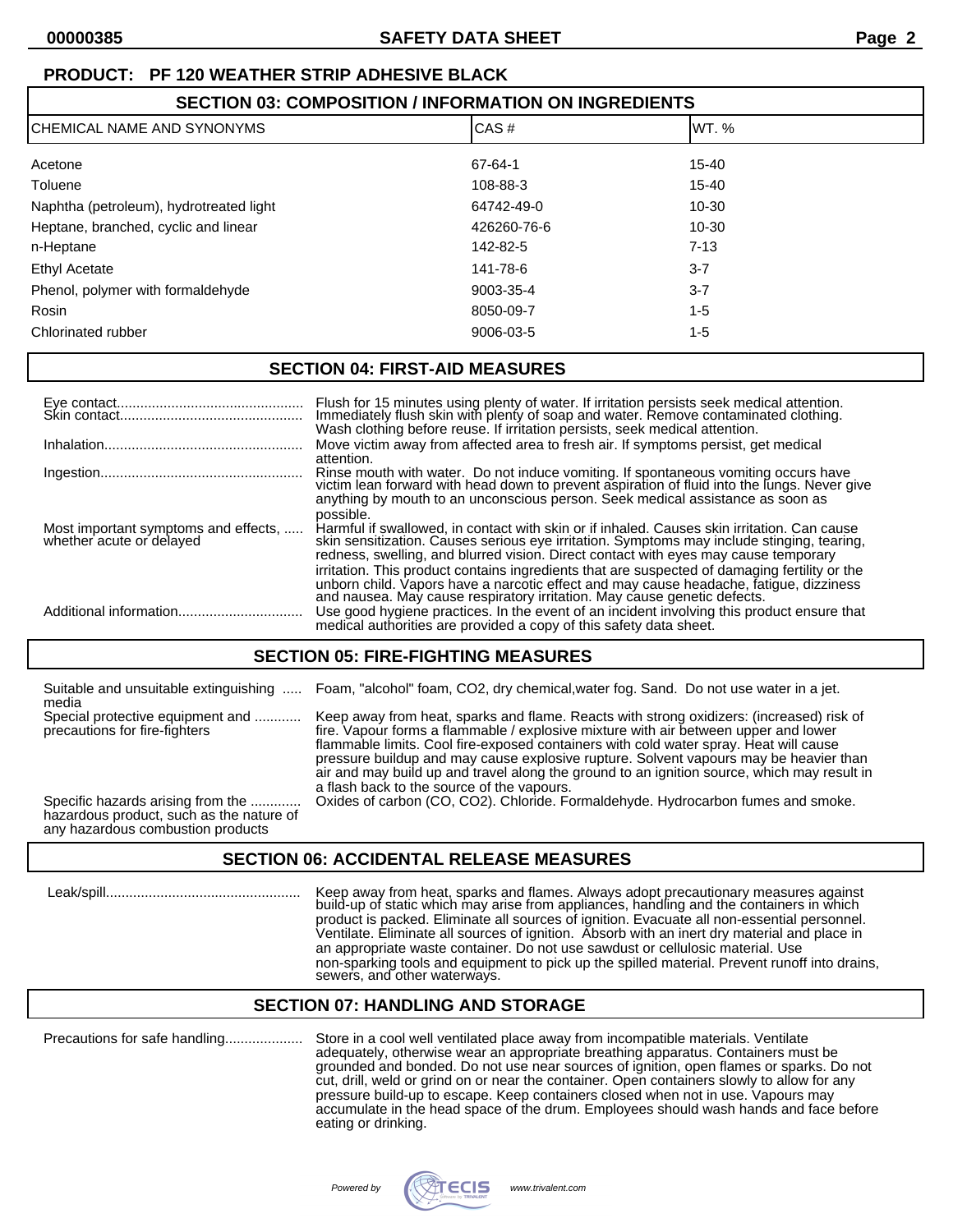#### **PRODUCT: PF 120 WEATHER STRIP ADHESIVE BLACK**

#### **SECTION 07: HANDLING AND STORAGE**

Conditions for safe storage, including any Store and use in a cool dry environment. Store in flammable goods area. Keep container incompatibilities closed when not in use. Store away from incompatible materials. Store away from strong oxidizers. Keep away from acids and alkalis.

### **SECTION 08: EXPOSURE CONTROLS / PERSONAL PROTECTION**

| <b>INGREDIENTS</b>                                                | TWA                               | <b>ACGIHTLV</b><br><b>STEL</b>                                                                                                                                                                                                                                                                                                                                                                                                                                                                                                                                                                                                                                                                                                                                                                                                                                                    | <b>OSHA PEL</b><br>PEL | <b>NIOSH</b><br><b>REL</b> |                           |  |
|-------------------------------------------------------------------|-----------------------------------|-----------------------------------------------------------------------------------------------------------------------------------------------------------------------------------------------------------------------------------------------------------------------------------------------------------------------------------------------------------------------------------------------------------------------------------------------------------------------------------------------------------------------------------------------------------------------------------------------------------------------------------------------------------------------------------------------------------------------------------------------------------------------------------------------------------------------------------------------------------------------------------|------------------------|----------------------------|---------------------------|--|
| Acetone                                                           | 250 ppm TLV                       | 500 ppm<br>CA ON: 500ppm (TWA); 750ppm (STEL)                                                                                                                                                                                                                                                                                                                                                                                                                                                                                                                                                                                                                                                                                                                                                                                                                                     | 1,000 ppm              | Not established            | $250$ ppm                 |  |
| Toluene                                                           | 20 ppm                            | Not established                                                                                                                                                                                                                                                                                                                                                                                                                                                                                                                                                                                                                                                                                                                                                                                                                                                                   | 200 ppm                | 500 ppm 10 minutes         | 100 ppm / STEL 150<br>ppm |  |
|                                                                   | CA ON: TWA: 20 ppm                |                                                                                                                                                                                                                                                                                                                                                                                                                                                                                                                                                                                                                                                                                                                                                                                                                                                                                   |                        |                            |                           |  |
| Naphtha (petroleum),<br>hydrotreated light                        | 1640 mg/m3<br>(heptane)           | Not established                                                                                                                                                                                                                                                                                                                                                                                                                                                                                                                                                                                                                                                                                                                                                                                                                                                                   | Not established        | Not established            | Not established           |  |
|                                                                   | 1100 ppm (IDLH)                   |                                                                                                                                                                                                                                                                                                                                                                                                                                                                                                                                                                                                                                                                                                                                                                                                                                                                                   |                        |                            |                           |  |
| Heptane, branched,<br>cyclic and linear                           | Not established                   |                                                                                                                                                                                                                                                                                                                                                                                                                                                                                                                                                                                                                                                                                                                                                                                                                                                                                   | Not established        |                            | Not established           |  |
| n-Heptane                                                         | $400$ ppm                         | 500 ppm                                                                                                                                                                                                                                                                                                                                                                                                                                                                                                                                                                                                                                                                                                                                                                                                                                                                           | 500 ppm                | Not Established            | 85 ppm / STEL 440<br>ppm  |  |
|                                                                   | CA ON: 400ppm (TWA),              | 500ppm (STEL)                                                                                                                                                                                                                                                                                                                                                                                                                                                                                                                                                                                                                                                                                                                                                                                                                                                                     |                        |                            |                           |  |
| Ethyl Acetate                                                     | $400$ ppm<br>CA ON: 400 ppm (TWA) | Not established                                                                                                                                                                                                                                                                                                                                                                                                                                                                                                                                                                                                                                                                                                                                                                                                                                                                   | $400$ ppm              | Not established            | $400$ ppm                 |  |
| Phenol, polymer with<br>formaldehyde                              | Not established                   |                                                                                                                                                                                                                                                                                                                                                                                                                                                                                                                                                                                                                                                                                                                                                                                                                                                                                   | Not established        |                            | Not established           |  |
| Rosin                                                             | Dermal sensitizer                 |                                                                                                                                                                                                                                                                                                                                                                                                                                                                                                                                                                                                                                                                                                                                                                                                                                                                                   | Not established        |                            | Not established           |  |
| Chlorinated rubber                                                | Not established                   |                                                                                                                                                                                                                                                                                                                                                                                                                                                                                                                                                                                                                                                                                                                                                                                                                                                                                   | Not established        | Not established            |                           |  |
| Personal Protective Equipment<br>Appropriate engineering controls |                                   | NIOSH/MSHA approved respirator recommended if mist exposure limit exceeded.<br>Liquid chemical goggles.<br>Wear protective gloves.<br>Wear coveralls, long sleeves.<br>Safety shoes.<br>Emergency showers and eye wash stations should be available. Employees should wash<br>their hands and face before eating, drinking, or using tobacco products.<br>Provide natural or mechanical ventilation to control exposure levels below airborne<br>exposure limits. Local mechanical exhaust ventilation should be used at sources of air<br>contamination, such as open process equipment, or during purging operations, to capture<br>gases and fumes that may be emitted. Standard reference sources regarding industrial<br>ventilation (ie. ACGIH industrial ventilation) should be consulted for guidance about<br>adequate ventilation. Explosion-proof exhaust ventilation. |                        |                            |                           |  |

#### **SECTION 09: PHYSICAL AND CHEMICAL PROPERTIES**

|                                                                    | Liauid.<br>Light amber. Black.<br>Aromatic odour, Mild.          |
|--------------------------------------------------------------------|------------------------------------------------------------------|
| Odour threshold (ppm)                                              | Not available.                                                   |
| Vapour pressure (mm Hg)                                            | $\le$ 184 mm Hg @ 20 °C (68 °F).                                 |
| Vapour density (air=1)                                             | $>= 2.0.$<br>Not applicable.                                     |
|                                                                    | 7.14 lb/usg - 0.86 g/mL.                                         |
| Melting / Freezing point (deg C)                                   | No data.                                                         |
| Initial boiling point / boiling range (deg C).                     | Not soluble in water.<br>53 - 78 °C (127.4 - 172.4 °F).<br>11.6. |
|                                                                    | $<$ -30 °C (-22 °F) (Tag Closed Cup).                            |
| Auto ignition temperature (deg C)<br>Upper flammable limit (% vol) | $>= 203 °C (397 °F).$<br>13.                                     |
| Lower flammable limit (% vol)                                      | 1.0.                                                             |
| Partition coefficient - n-octanol/water                            | No data.                                                         |
|                                                                    | Not available.                                                   |

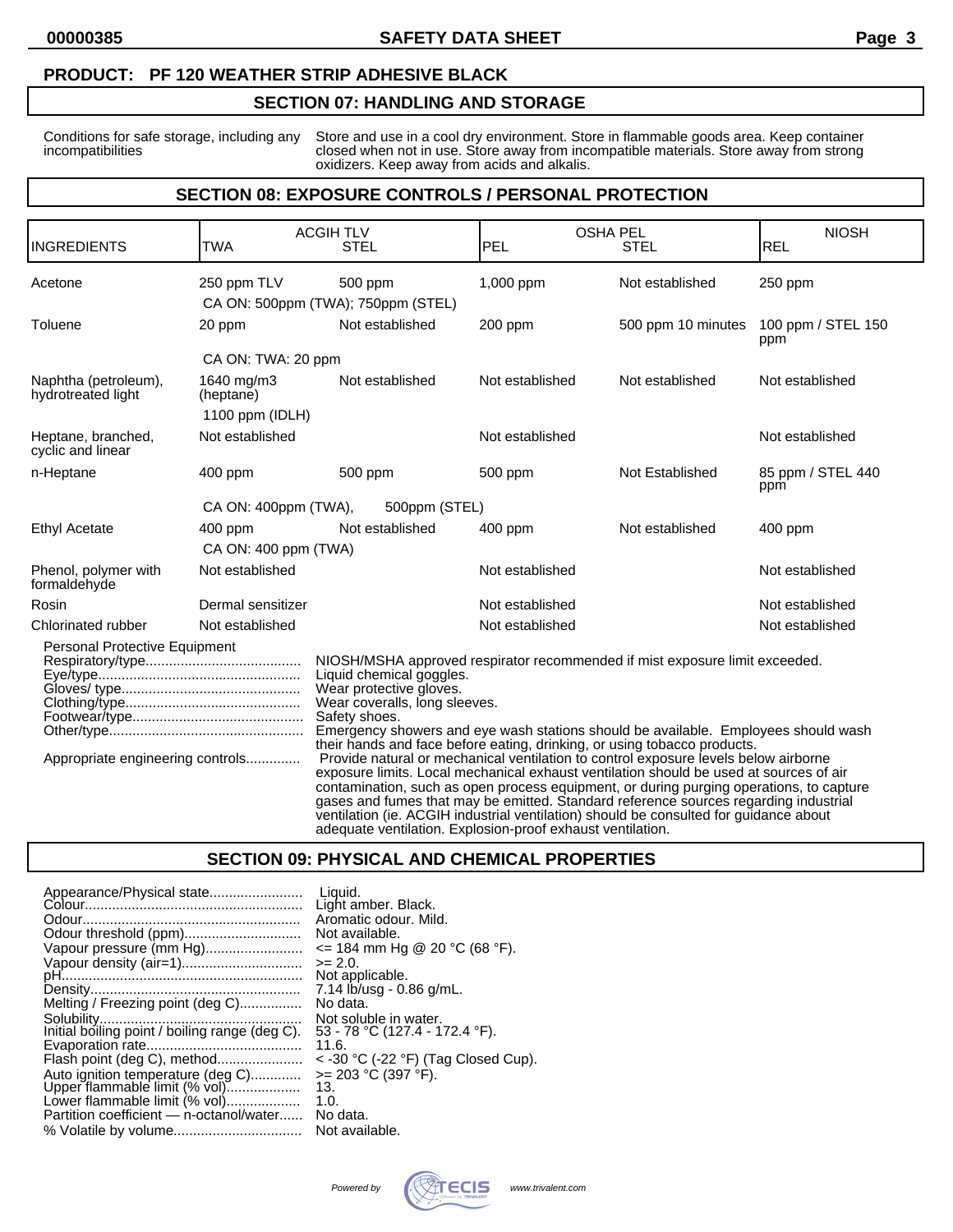**00000385 SAFETY DATA SHEET Page 4**

## **SECTION 09: PHYSICAL AND CHEMICAL PROPERTIES**

| VOC (less water) |  |  |  |  |  |  |  |
|------------------|--|--|--|--|--|--|--|
| Viscosity        |  |  |  |  |  |  |  |

VOC (less water)....................................... 4.59 lbs/USG; 550 g/L. Viscosity.................................................... 7000 – 9000 cPs @ 20 °C (68 °F).

# **SECTION 10: STABILITY AND REACTIVITY**

|                                       | Reacts with strong oxidizers.                                                                                                                                                    |
|---------------------------------------|----------------------------------------------------------------------------------------------------------------------------------------------------------------------------------|
|                                       | Stable at normal temperatures and pressures.                                                                                                                                     |
| Possibility of hazardous reactions    | Hazardous polymerization will not occur.                                                                                                                                         |
| Conditions to avoid, including static | Direct sunlight. Extreme temperatures. Incompatible with strong oxidizers. Ignition sources.                                                                                     |
| discharge, shock or vibration         | Static discharge.                                                                                                                                                                |
|                                       | Strong acids. Strong bases. Strong oxidizers.                                                                                                                                    |
|                                       | Hazardous decomposition products Oxides of carbon (CO,CO2). Will decompose above 150 °C (>300° F) releasing<br>formaldehyde vapors. See hazardous combustion products section 5. |

# **SECTION 11: TOXICOLOGICAL INFORMATION**

| <b>INGREDIENTS</b>                                                                                                               |                                                                                                                                                                                                                                                                                                                                                                                                                                                                                                                                                                                                                                                                                                                                                                                                                                                                                                                                                                                                                                                                                                                                                                                                                                                                                                                                                                                                                                                                                                                                                                                                                                  | LC50                                                   | LD <sub>50</sub>                                        |  |
|----------------------------------------------------------------------------------------------------------------------------------|----------------------------------------------------------------------------------------------------------------------------------------------------------------------------------------------------------------------------------------------------------------------------------------------------------------------------------------------------------------------------------------------------------------------------------------------------------------------------------------------------------------------------------------------------------------------------------------------------------------------------------------------------------------------------------------------------------------------------------------------------------------------------------------------------------------------------------------------------------------------------------------------------------------------------------------------------------------------------------------------------------------------------------------------------------------------------------------------------------------------------------------------------------------------------------------------------------------------------------------------------------------------------------------------------------------------------------------------------------------------------------------------------------------------------------------------------------------------------------------------------------------------------------------------------------------------------------------------------------------------------------|--------------------------------------------------------|---------------------------------------------------------|--|
| Acetone                                                                                                                          |                                                                                                                                                                                                                                                                                                                                                                                                                                                                                                                                                                                                                                                                                                                                                                                                                                                                                                                                                                                                                                                                                                                                                                                                                                                                                                                                                                                                                                                                                                                                                                                                                                  | 50,100 mg/m3 8 hours, rat                              | 5,800 mg/kg (rat oral)                                  |  |
| Toluene                                                                                                                          |                                                                                                                                                                                                                                                                                                                                                                                                                                                                                                                                                                                                                                                                                                                                                                                                                                                                                                                                                                                                                                                                                                                                                                                                                                                                                                                                                                                                                                                                                                                                                                                                                                  | 8000ppm rat inhalation<br>400ppm mouse inhalation 24hr | 5,000 mg/kg rat oral;<br>12,124 mg/kg rabbit dermal     |  |
| Naphtha (petroleum), hydrotreated light                                                                                          |                                                                                                                                                                                                                                                                                                                                                                                                                                                                                                                                                                                                                                                                                                                                                                                                                                                                                                                                                                                                                                                                                                                                                                                                                                                                                                                                                                                                                                                                                                                                                                                                                                  | 73680 ppm 4 hours rat                                  | >5000 mg/kg (oral, rat) >3160<br>mg/mg (dermal, rabbit) |  |
| Heptane, branched, cyclic and linear                                                                                             |                                                                                                                                                                                                                                                                                                                                                                                                                                                                                                                                                                                                                                                                                                                                                                                                                                                                                                                                                                                                                                                                                                                                                                                                                                                                                                                                                                                                                                                                                                                                                                                                                                  | Not available                                          | Not available                                           |  |
| n-Heptane                                                                                                                        |                                                                                                                                                                                                                                                                                                                                                                                                                                                                                                                                                                                                                                                                                                                                                                                                                                                                                                                                                                                                                                                                                                                                                                                                                                                                                                                                                                                                                                                                                                                                                                                                                                  | 103 mg/m3 rat 4 hr                                     | $>$ 5000 mg/kg (oral, rat)                              |  |
| <b>Ethyl Acetate</b>                                                                                                             |                                                                                                                                                                                                                                                                                                                                                                                                                                                                                                                                                                                                                                                                                                                                                                                                                                                                                                                                                                                                                                                                                                                                                                                                                                                                                                                                                                                                                                                                                                                                                                                                                                  | 16,000 ppm 6 hours rat                                 | 5,600 mg/kg (rat oral)                                  |  |
| Phenol, polymer with formaldehyde                                                                                                |                                                                                                                                                                                                                                                                                                                                                                                                                                                                                                                                                                                                                                                                                                                                                                                                                                                                                                                                                                                                                                                                                                                                                                                                                                                                                                                                                                                                                                                                                                                                                                                                                                  | Not availalble                                         | $>$ 5 g/kg (oral, rat)                                  |  |
| Rosin                                                                                                                            |                                                                                                                                                                                                                                                                                                                                                                                                                                                                                                                                                                                                                                                                                                                                                                                                                                                                                                                                                                                                                                                                                                                                                                                                                                                                                                                                                                                                                                                                                                                                                                                                                                  | 110 mg/m <sup>3</sup> (inhal., rat)                    | 7600 mg/kg (oral, rat)                                  |  |
| Chlorinated rubber                                                                                                               |                                                                                                                                                                                                                                                                                                                                                                                                                                                                                                                                                                                                                                                                                                                                                                                                                                                                                                                                                                                                                                                                                                                                                                                                                                                                                                                                                                                                                                                                                                                                                                                                                                  | Not availalbe                                          | Not availalbe                                           |  |
| Effects of acute exposure<br>Sensitizing capability of material<br>Carcinogenicity of material<br>Specific Target Organ Toxicity | Eye contact. Skin contact. Inhalation. Skin absorption. Ingestion.<br>Skin: central nervous system depression. Irriation of eyes, nose and throat, headache,<br>dizziness, impairment of coordination, convulsion and unconsciouness. Anxiety and<br>nervousness may persist several months after acute exposure.<br>Skin, conjuctiva and mucous membranes of upper respiratory tract may be irritated.<br>Dermatitis and defatting of the skin. Intentional misuse by deliberately concentrating and<br>inhaling this product may be harmful or fatal.<br>Causes skin irritation. Can cause drying, itching, and reddening.<br>Severe irritant, causing burning, reddening & tearing. Permanent damage is possible.<br>This material can be severely toxic when taken into the lungs and can cause severe<br>chemical pneumonitis. Breathing high concentrations of vapour may cause anesthetic<br>effects and serious health effects.<br>Causes severe irritation and inflammation of mouth, throat and stomach. Severe stomach<br>pains will follow with the possible loss of consciousness.<br>May cause sensitization by skin contact.<br>IARC has classified Toluene as a Group 3 (Not classifiable as to its carcinogenicity to<br>humans); ACGIH has classified Toluene as a Group A4 (Not classifiable as a human<br>carcinogen).<br>Toluene is fetotoxic in rats and mice at maternally toxic levels. Prolonged and repeated<br>exposure of pregnant animals (>1500 ppm) to Toluene have been reported to cause<br>adverse fetal developmental effects.<br>Contains an ingredient that may cause reproductive effects. |                                                        |                                                         |  |

# **SECTION 12: ECOLOGICAL INFORMATION**

| Do not allow to enter waters, waste water or soil. H401 Toxic to aquatic life. H410 Very<br>toxic to aquatic life with long lasting effects. |
|----------------------------------------------------------------------------------------------------------------------------------------------|
| Not available.                                                                                                                               |